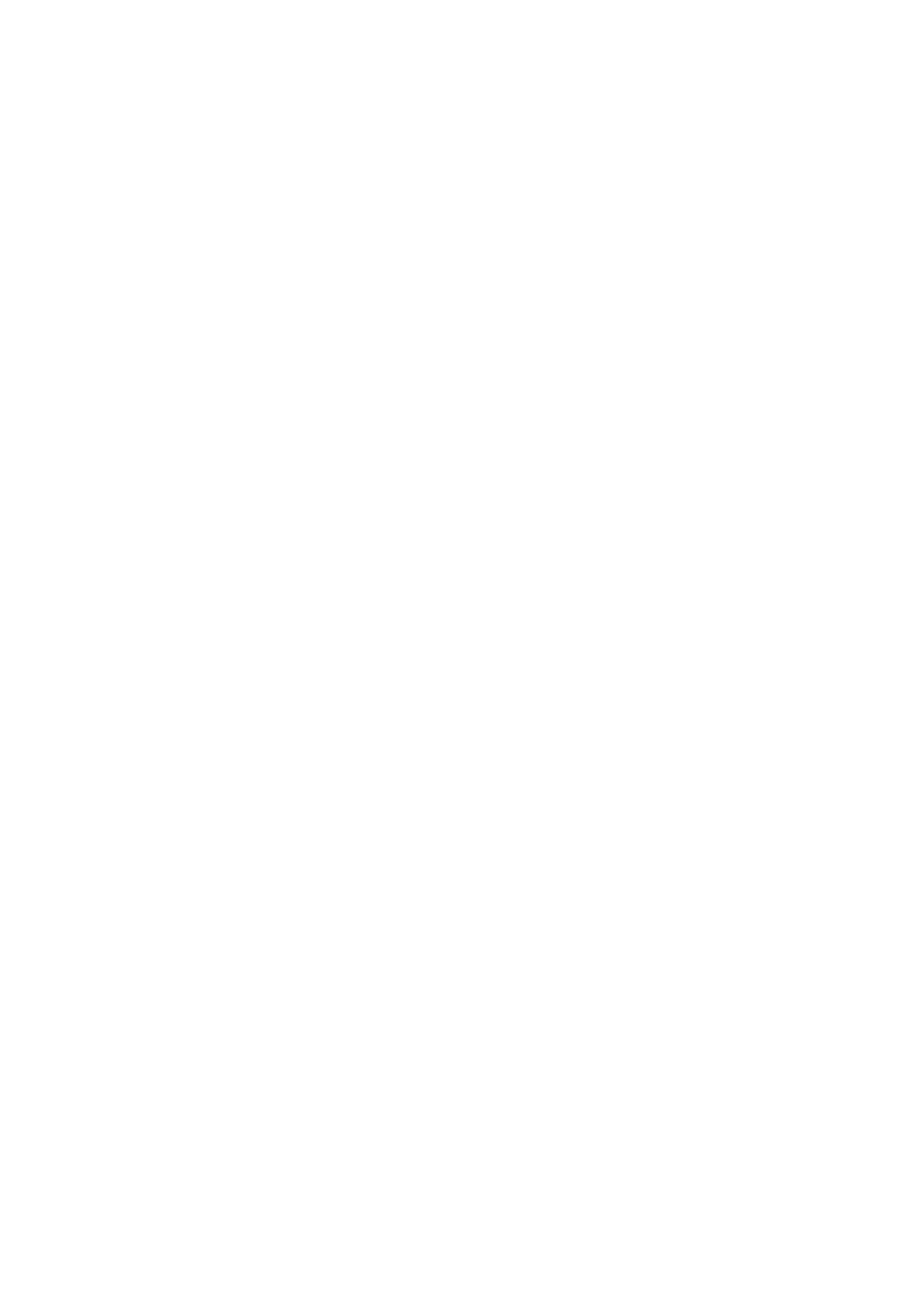# **Imprint**

| <b>Notice</b>                                                                                                                                                                                                                                                                                                                                                                                                                                                                                                                                                                                                              |
|----------------------------------------------------------------------------------------------------------------------------------------------------------------------------------------------------------------------------------------------------------------------------------------------------------------------------------------------------------------------------------------------------------------------------------------------------------------------------------------------------------------------------------------------------------------------------------------------------------------------------|
| This document, T 811 039, is valid only for the product described in Section 1.                                                                                                                                                                                                                                                                                                                                                                                                                                                                                                                                            |
| This document is subject to change or withdrawal without prior notice. The validity of the statements made in this<br>document applies until the statements are revised by a new edition of the document (T number with new index).<br>The user of this document is responsible for staying up to date with its current status through the edi-<br>tor/publisher. We accept no responsibility for claims against any incorrect statements in this document which<br>were unknown to the publisher at the time of publication. Handwritten changes and additions are not valid. This<br>document is protected by copyright. |
| Foreign language documentation as listed in this document is always released or changed at the same time as<br>the German edition. If there are inconsistencies between the foreign language documentation and the German<br>documentation, the German documentation is binding.<br>Some words in this document are highlighted in blue. These are terms and designations which are the same in<br>all languages and are not translated.                                                                                                                                                                                   |
| Users are encouraged to contact the editor/publisher if there are statements which are unintelligible, misleading,<br>incorrect, or if there are errors.                                                                                                                                                                                                                                                                                                                                                                                                                                                                   |
| © Securiton AG, Alpenstrasse 20, 3052 Zollikofen, Switzerland                                                                                                                                                                                                                                                                                                                                                                                                                                                                                                                                                              |
|                                                                                                                                                                                                                                                                                                                                                                                                                                                                                                                                                                                                                            |

| This document, $T 811 0391$ , is available in the following languages: |         |            |    | German T 811 039 de<br>English T 811 039 en<br>French $T811039$ fr |
|------------------------------------------------------------------------|---------|------------|----|--------------------------------------------------------------------|
| Current edition:                                                       | Index a | 08.06.2012 | Rd |                                                                    |

l

<sup>1</sup> Reference document: B6-PSU, V 1.1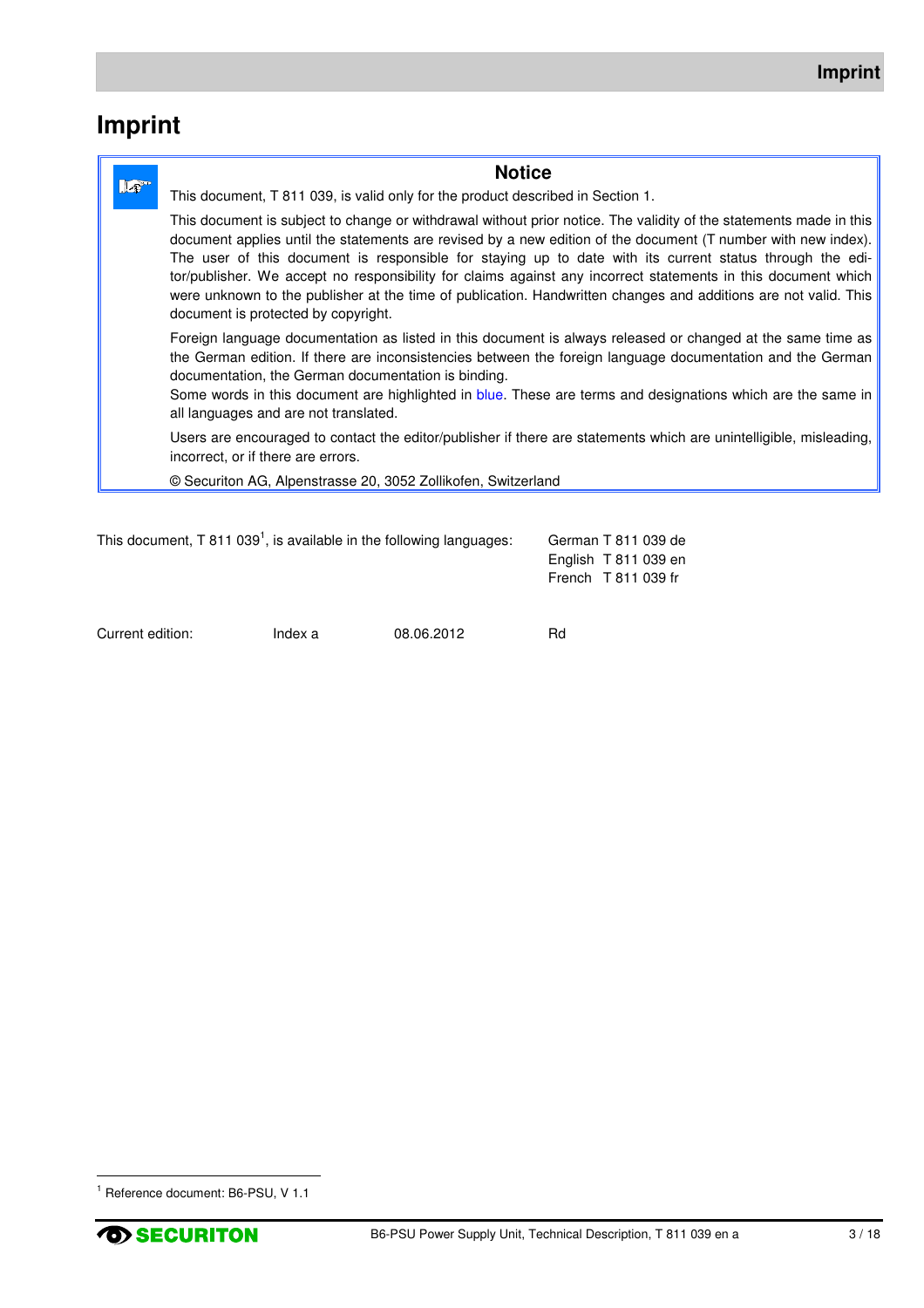### **Safety information**

### **Safety information**

Provided the product is deployed by trained and qualified persons in accordance with technical document T 811 039 and the danger, safety and general information notices in this technical documentation are observed, there is no danger to persons or property under normal conditions and when used properly.

National and state-specific laws, regulations and guidelines must be observed and adhered to in all cases.

Below are the designations, descriptions and symbols of danger, safety and general information notices as found in this document.

### **Danger**

If the Danger notice is not properly observed, the product and other system parts may present a hazard for persons and property, or the product and other system parts may be damaged to the extent that malfunctioning results in danger to persons and property.

- Description of which dangers can occur
- Measures and preventative actions
- How dangers can be averted
- Other safety-relevant information

### **Warning**

The product may be damaged if the safety information is not heeded.

- Description of which damage can occur
- Measures and preventative actions
- How dangers can be averted
- Other safety-relevant information

### **Le**

**STOP** 

### **Notice**

The product may malfunction if this notice is not observed.

- Description of which malfunctions can be expected
- Measures and preventative actions
- Other safety-relevant information



### **Environmental protection / recycling**

Neither the product nor product components present a hazard to the environment provided they are handled properly.

- Description of which parts have environmental protection issues
- Description of how devices and their parts have to be disposed of in an environmentally-friendly way
- Description of the recycling possibilities



#### **Batteries**

It is not permitted to dispose of batteries in the domestic rubbish. As the end user you are legally obliged to return used batteries. Used batteries can be returned free of charge to the seller or brought to a designated recycling point (e.g. to a communal collection point or retailer). You may also send them back to the seller by post. The seller refunds the postage when you return your old batteries.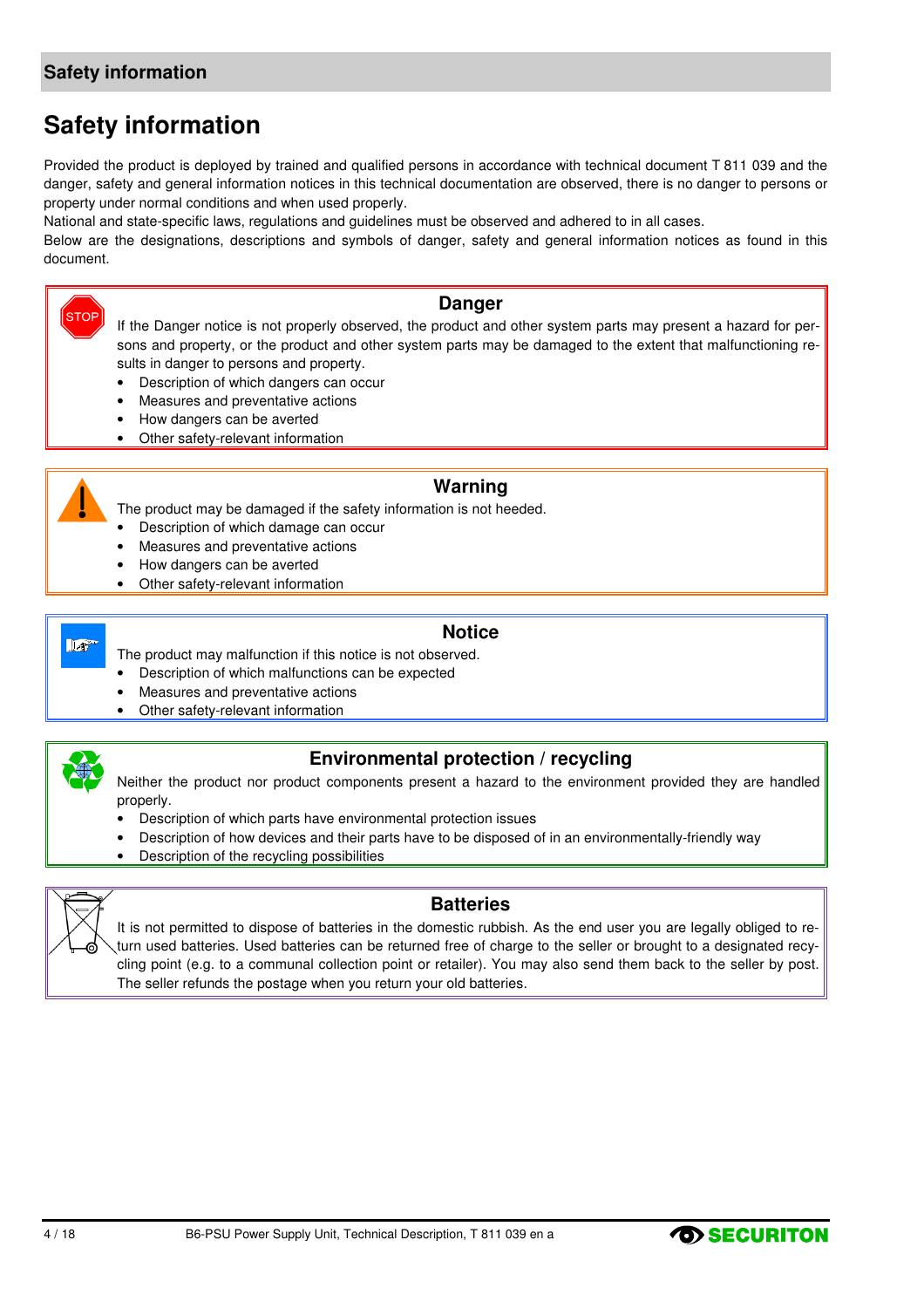# **Document history**

**First edition Date 01 July 2011** 

**Index "a"** Date 08.06.2012

**Most important changes compared with first edition:**

| <b>Section</b> | New (n) / changed (c) / deleted (d) | What / Reason |
|----------------|-------------------------------------|---------------|
|                | Article SI-G 8A                     | complement    |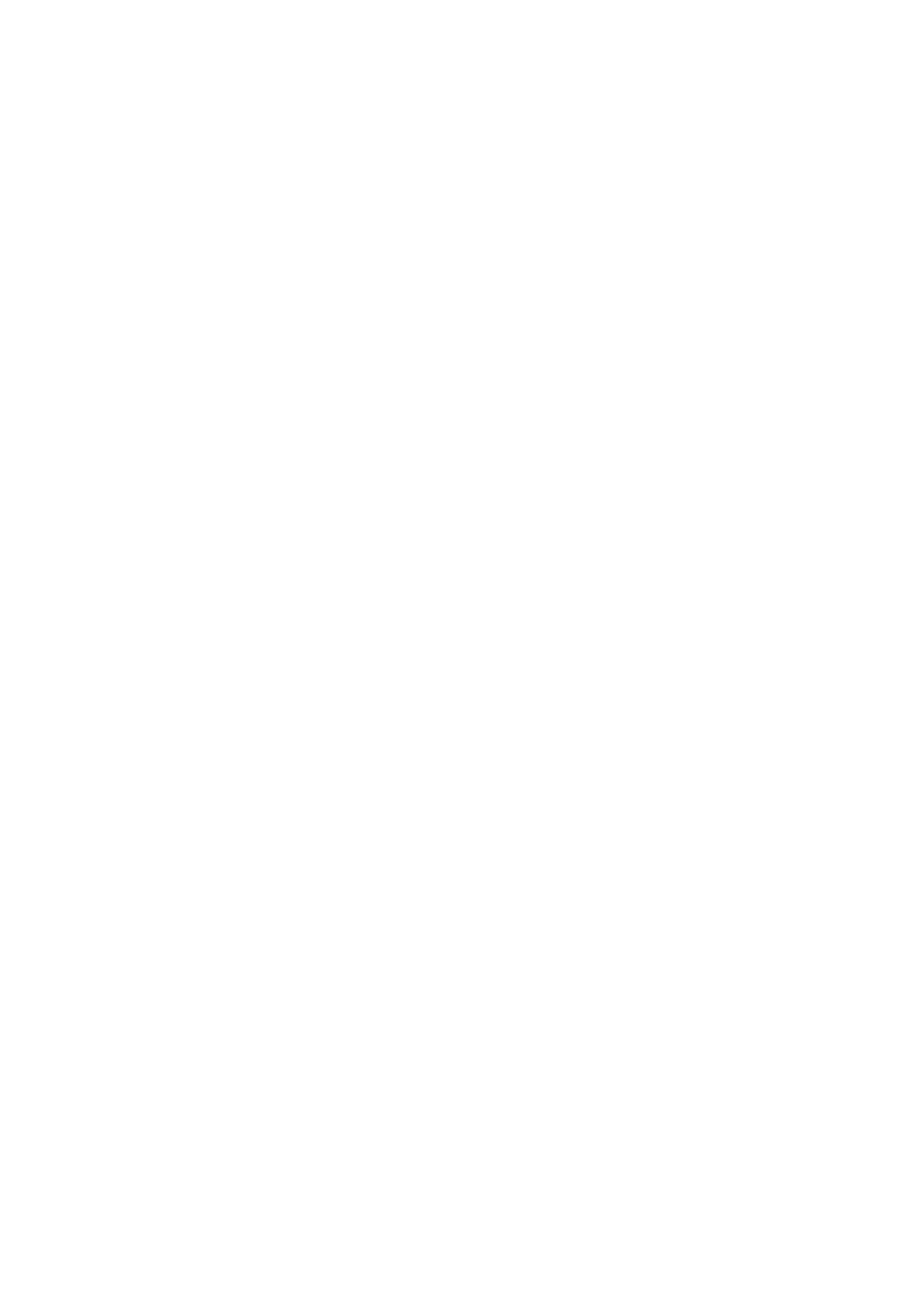# **Contents**

| 8                       | <b>List of figures</b>                                        | 18                                    |
|-------------------------|---------------------------------------------------------------|---------------------------------------|
| 7                       | Article numbers / spare parts                                 | 18                                    |
| 6                       | Related standards and regulations                             | 18                                    |
| 5.3                     | Ambient conditions                                            | 17                                    |
| 5.2.3                   | Output voltage for internal consumers (X4)                    | 17                                    |
| 5.2.2                   | Output voltage for external consumers (X5)                    | 16                                    |
| 5.2.1                   | Battery connection                                            | 15                                    |
| 5.2                     | Direct current voltage inputs/outputs                         | 15                                    |
| 5.1                     | Mains input                                                   | 15                                    |
| 5                       | <b>Technical data</b>                                         | 15                                    |
| 4.2                     | <b>LED</b> displays                                           | 14                                    |
| 4.1                     | Fault displays                                                | 14                                    |
| 4                       | <b>Displays</b>                                               | 14                                    |
| 3.3                     | Battery current measurement                                   | 13                                    |
| 3.2                     | Power requirement calculation                                 | 13                                    |
| 3.1                     | Typical power consumption values for B6-PSU Power Supply Unit | 13                                    |
| 3                       | Power requirement                                             | 13                                    |
| 2.6                     | <b>Battery test</b>                                           | 12                                    |
| 2.5                     | Battery charge                                                | 12                                    |
| 2.4                     | Connection                                                    | 11                                    |
| 2.3                     | <b>Batteries</b>                                              | 11                                    |
| 2.2                     | Interfaces                                                    | 10                                    |
| $\boldsymbol{2}$<br>2.1 | Design and function<br>Overview                               | 9<br>9                                |
|                         |                                                               |                                       |
| 1.2<br>1.3              | General<br>Compatibility notice                               | 9                                     |
| 1.1                     | Validity                                                      | $\begin{array}{c} 9 \\ 9 \end{array}$ |
|                         |                                                               |                                       |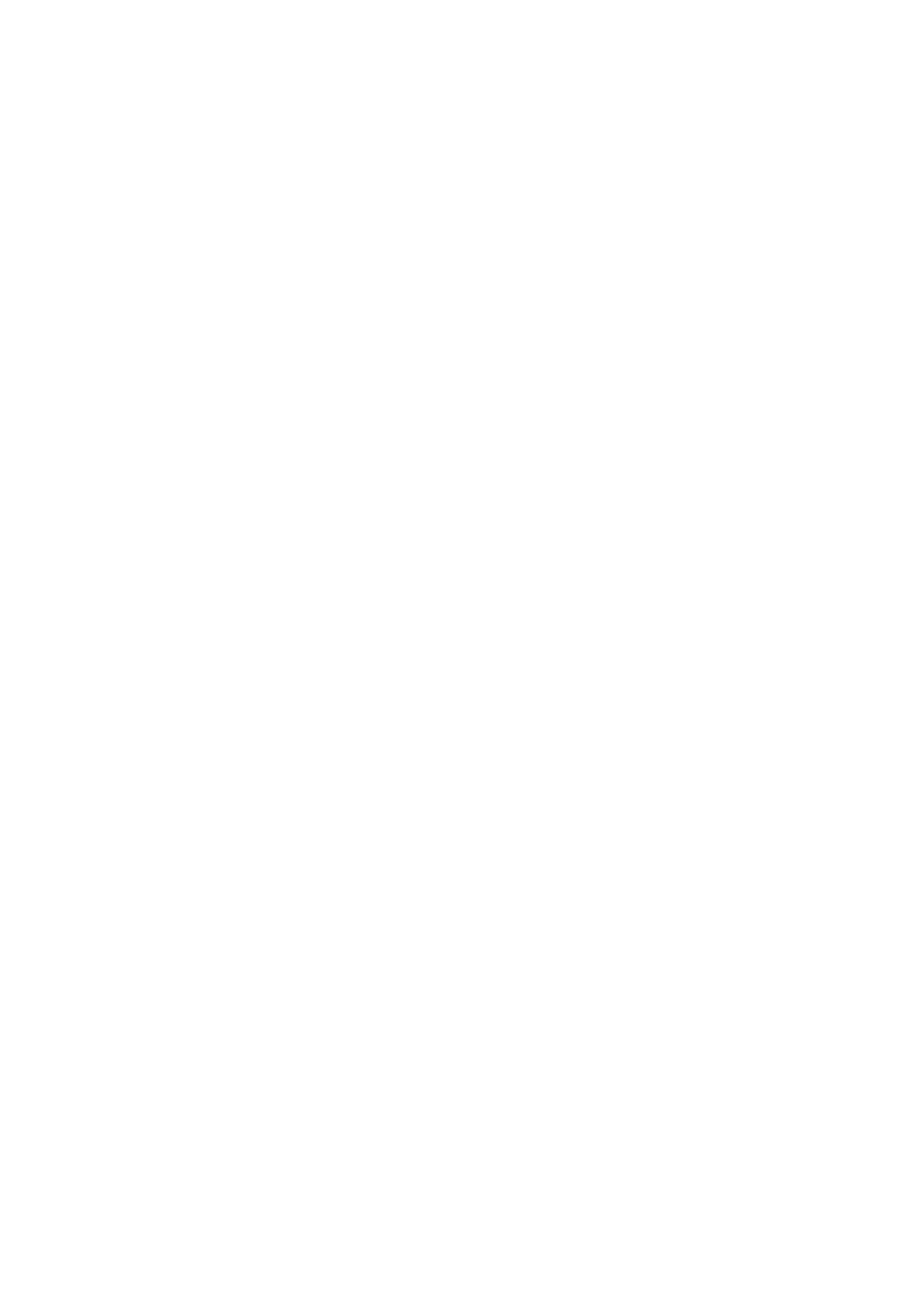### **1 General**

### **1.1 Validity**

The following documentation is valid for the SecuriFire B6-PSU Power Supply Unit with edition EG072950--.

### **1.2 General**

The B6-PSU (Power Supply Unit) is fitted in the map case of every SecuriFire 1000/2000 on the right and next to the main control unit.

### **1.3 Compatibility notice**

**Notice**   $\mathbb{R}^n$ The B6-PSU is included in the basic configuration of each SecuriFire 1000/2000 and is supported regardless of the SecuriFire software.

### **2 Design and function**

The B6-PSU Power Supply Unit is an internal 4 A power supply unit, and together with the B6-BCU main control unit it forms the basis of the B6 hardware platform.

The B6-PSU supplies the required output voltage of 3.3 V, 5 V and 27 V to each SecuriFire 1000/2000. In the event of mains failure, the standards-compliant battery buffered DC voltage for the SCP and peripheral devices must be ensured. This is accomplished by connecting two (or four) batteries of a type which has been tested by VdS and approved by Securiton AG. The batteries are connected on the bottom side of the B6-PSU with a 2-pin terminal and monitored.



**Fig. 1 B6-PSU** 

#### **2.1 Overview**

The B6-PSU has a map case made of galvanised sheet steel. It is always fitted next to the B6-BCU main control unit on the right and connected via a 64-pin male connector.

On the underside of the power supply unit is a 10-pin plug-in screw terminal to which external consumers can be connected via five separately fused outputs.

Two batteries (15...18 Ah) can be connected to the power supply unit to supply emergency power.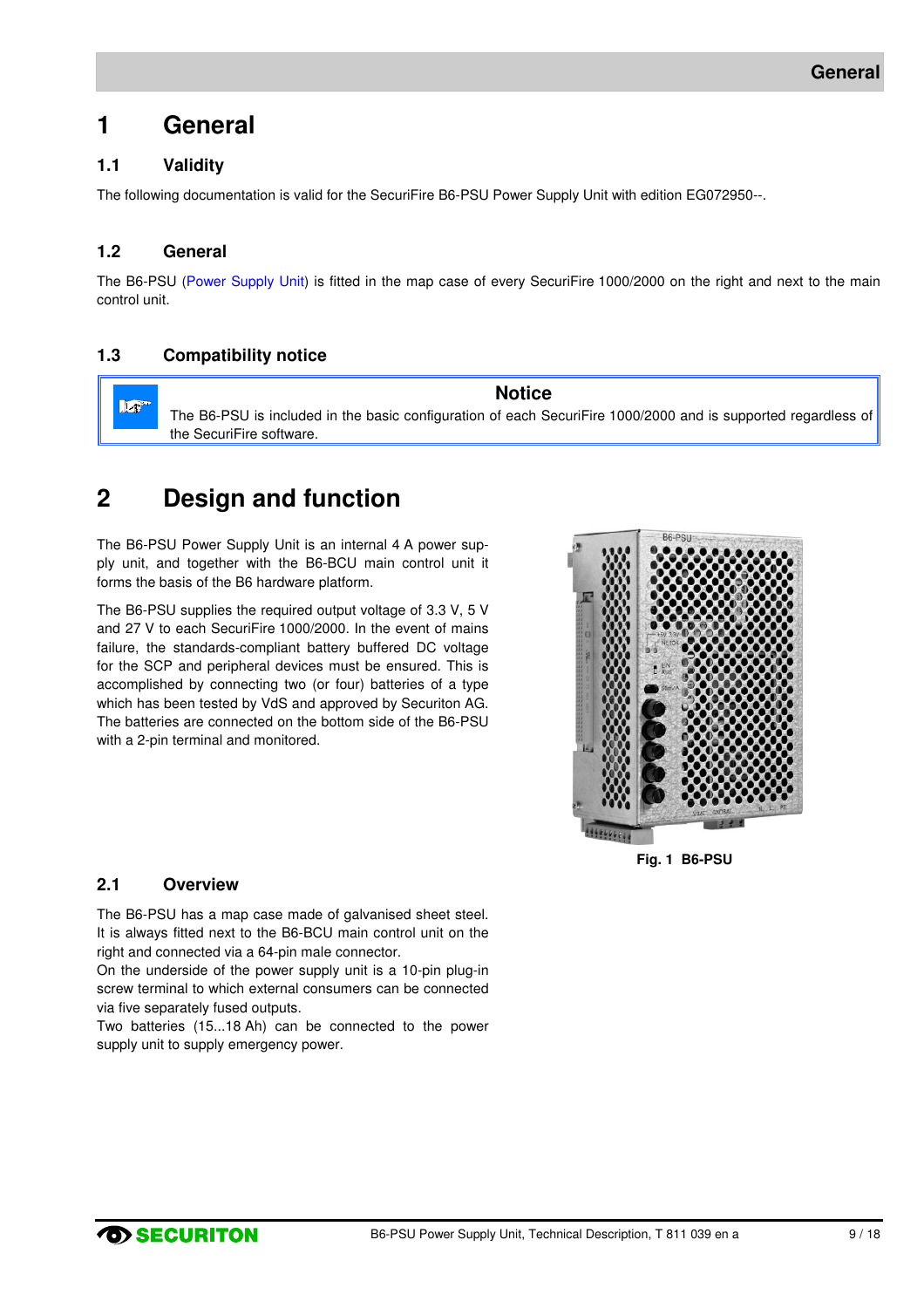### **Design and function**

### **2.2 Interfaces**

- **X1** Mains connection
- **X3** Connector for battery current measurement
- **X4** Output voltage for internal consumers
- **X5** Output voltage for external consumers
- **X13** VBAT battery connection
- **X14** GNDBAT battery connection
- **S1** On/Off switch (mains switch)
- **V45** LED displays
- **A10** Output fuses F1 to F5



**Fig. 2 B6-PSU interfaces** 

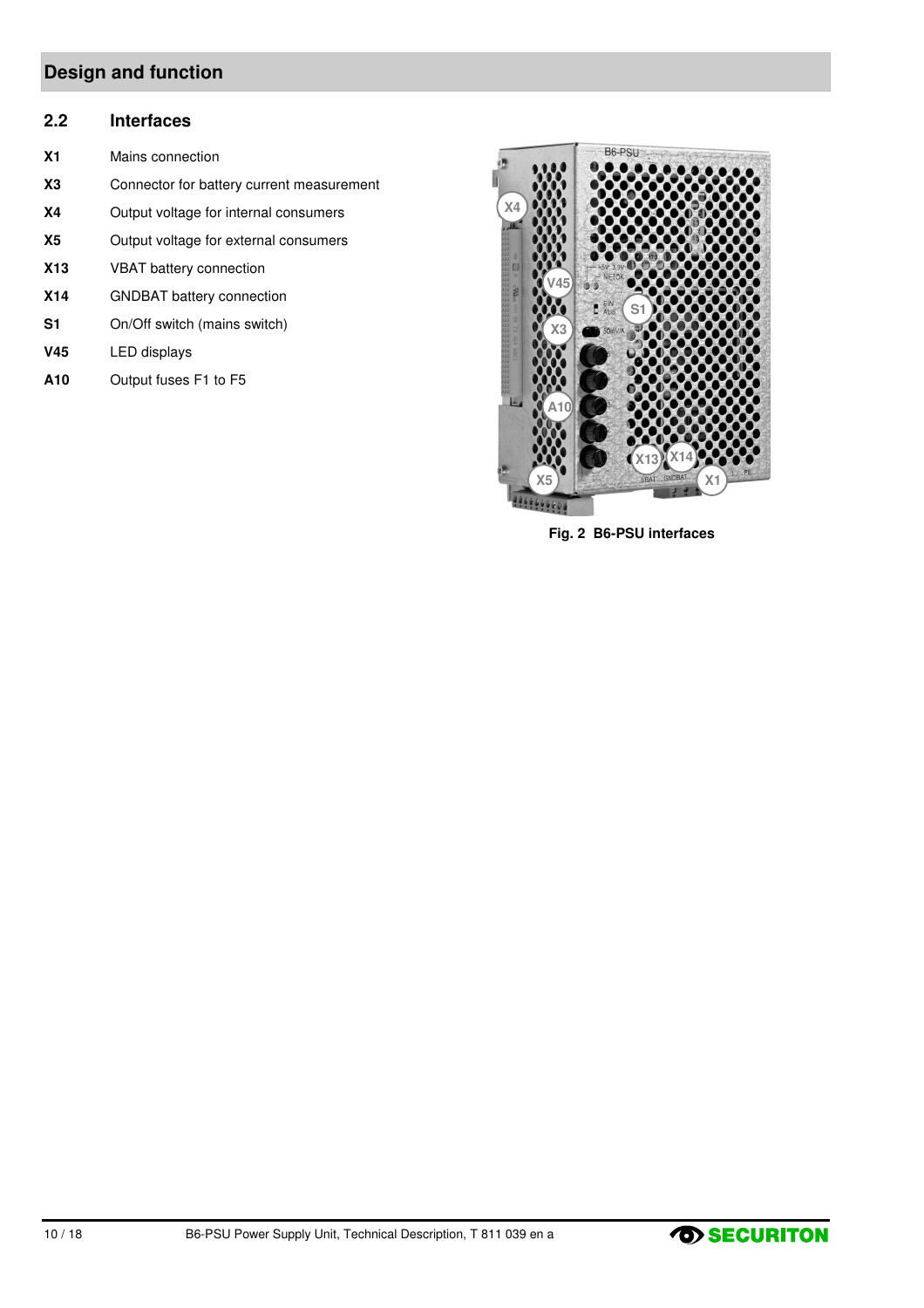### **2.3 Batteries**

Power can be supplied to the internal and external consumers either from the mains or internal batteries; this guarantees power supply to the system from two independent sources of energy. If there is a mains voltage or mains power supply failure, the internal batteries automatically supply the system with power.

### **2.4 Connection**

One battery pair (15...18 Ah) is connected to the B6-PSU by default in a SecuriFire 1000/2000.



**Fig. 3 B6-SCU wiring diagram**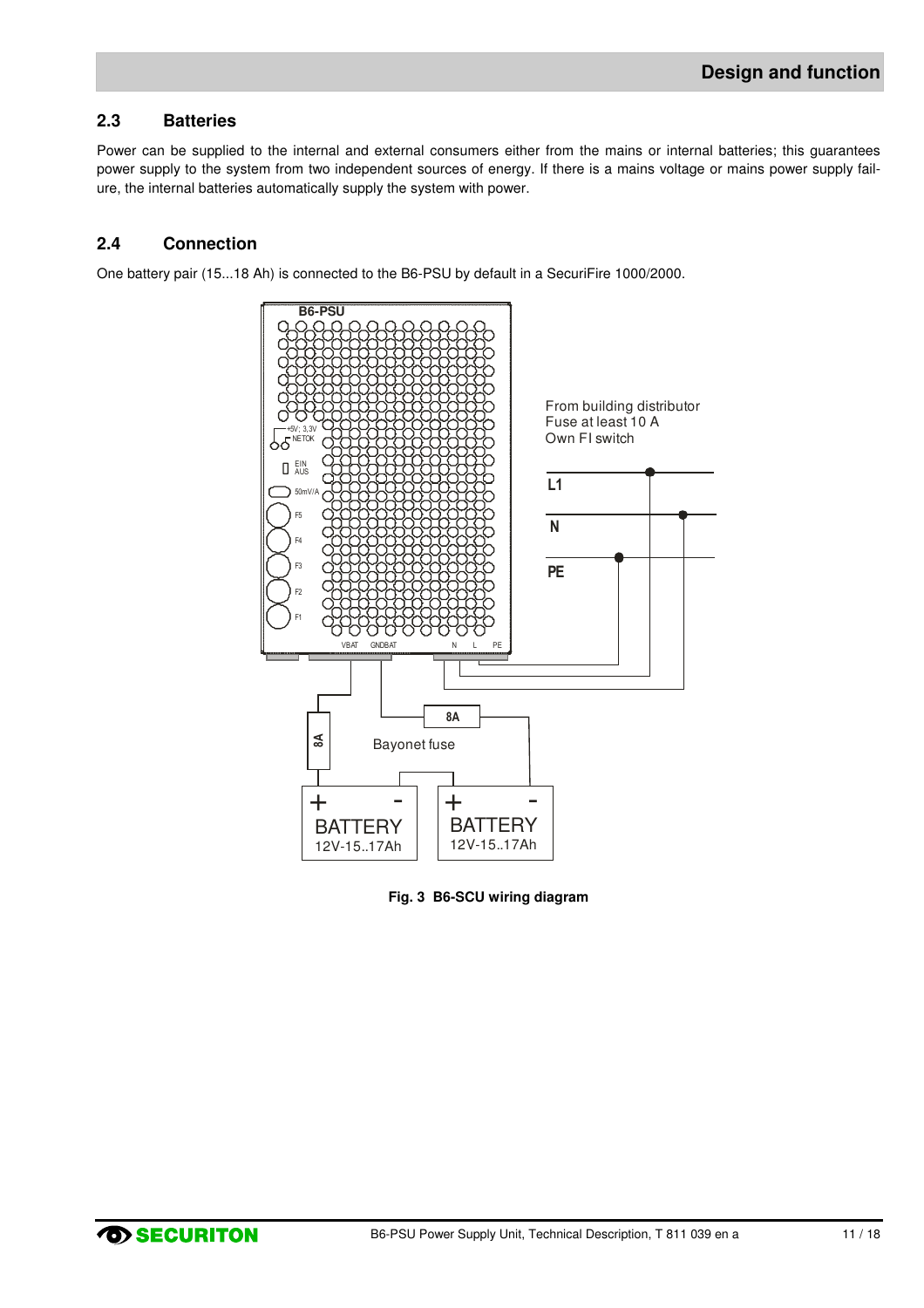### **Design and function**

### **2.5 Battery charge**

The batteries are charged by the mains supply, whereby the temperature-regulated charging voltage is between 26.3 V (at 50°C) and 28.3 V (at 0°C).

This guarantees a battery charge of 80% of full capacity within 24 hours.



#### **Notice**

The temperature sensor integrated in the B6-PSU Power Supply Unit monitors the ambient temperature of the SecuriFire SCP.

### **2.6 Battery test**

The batteries are subjected to a battery test every 10 to 15 min. for 10 s.

If the batteries indicate a fault (e.g. cell short-circuit or battery short-circuit), the system voltage is automatically disconnected from the batteries by the integrated protection circuit. When this happens, only the battery charging current and not the system supply current is interrupted; this guarantees the uninterruptible power supply of the system even if the batteries are faulty.

The criterion for disablement of the charging current is a battery undervoltage of approx. 18 V. When the battery charging branch is disabled, the system voltage is regulated to the nominal 29 V.

Should the mains supply fail and thereby the associated transition to battery supply, monitoring the batteries to protect them against low charge is extremely important. For longer mains failures, the consumers are disabled when the battery voltage is typically 19.6 V.

Re-enablement is possible only when the mains supply is restored or by pressing the On/Off switch; in the latter case, the battery voltage when under load must also be > typically 23.5 V.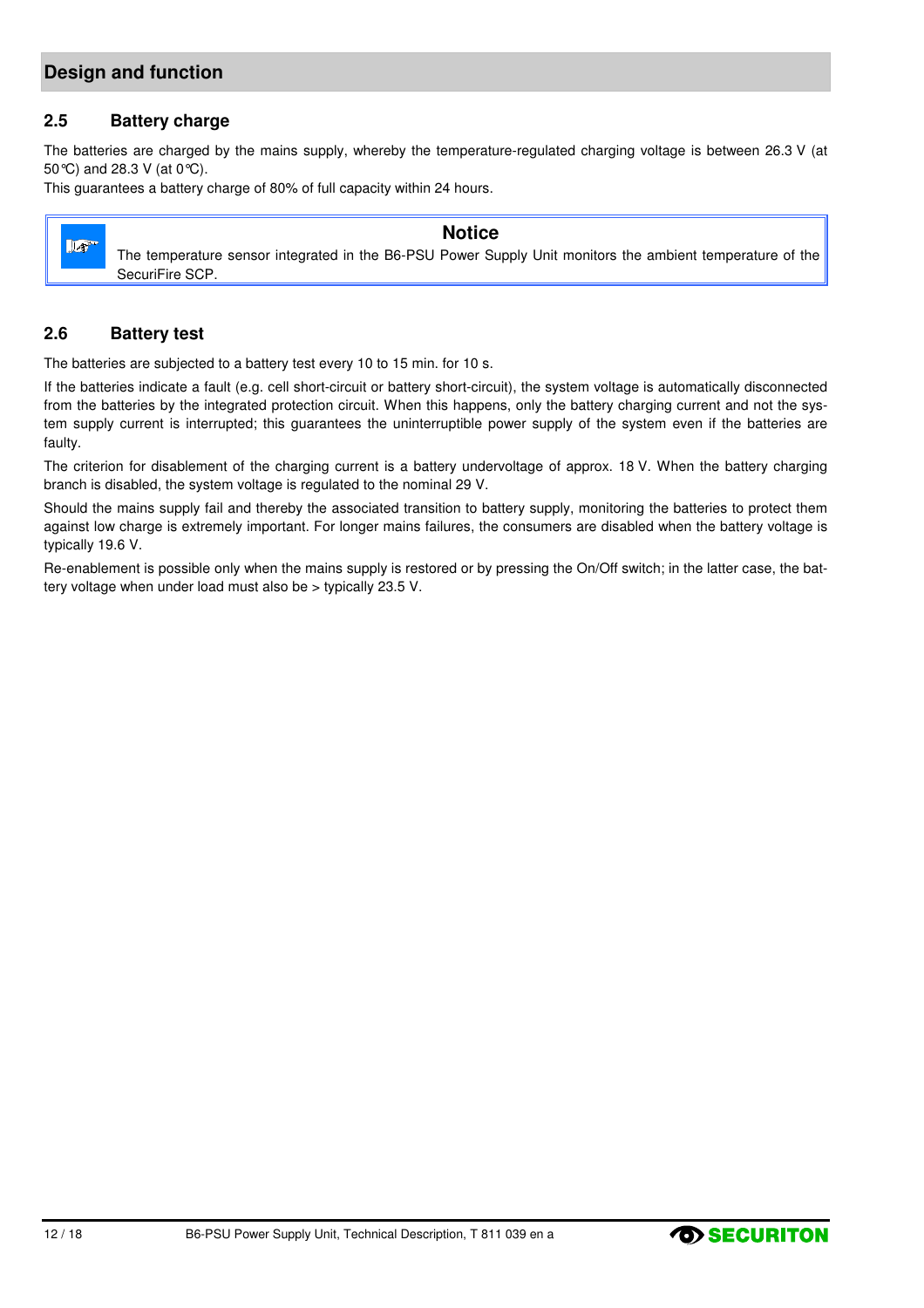### **3 Power requirement**

#### **Notice Le** In the event of a power failure, the fire alarm control panel is powered by batteries. Depending on the configuration and connected peripheral devices (units, detectors, sirens, etc.), it is important to ensure that the batteries have sufficient capacity to operate the fire alarm control panel for the specified time (e.g. according to a standard or directive). • Moreover, the consumer current has to be dimensioned so that batteries which have become empty can be charged to 80% of their capacity within 24 hours.

### **3.1 Typical power consumption values for B6-PSU Power Supply Unit**

The power consumption of the board must also be taken into consideration when calculating the power requirement:

| <b>Type</b>   | <b>Designation</b> | Quiescent current | Alarm current |
|---------------|--------------------|-------------------|---------------|
| <b>B6-PSU</b> | SecuriFire unit    | 34 mA             | 34 mA         |

### **3.2 Power requirement calculation**

For the power requirement calculation there is a power calculation tool in which the battery types in use and the necessary bridging time (according to local standards and directives) are entered.

### **3.3 Battery current measurement**

After the system has been successfully commissioned, it is necessary to perform a battery current measurement (mains fault under full load, dropped holding magnet, display lighting off, printer at standstill, service PC cable disconnected from the SCP) in order to guarantee that the battery capacity meets the requirements.

If the results of the battery current measurement (example with a 18 Ah battery pair) is not in line with the power requirement calculation (±5%), notify your Securiton Support point immediately.

Observe the following procedure precisely:

- During normal operation, remove the mains plug of the B6-PSUB6-PSU power supply unit of the SecuriFire 1000/2000: there must be no pending alarms or disablements; the batteries must be connected and charged.
- Mains fault is displayed (after a delay time): the batteries now supply power to the SCP without exception.
- Switch on the measuring instrument (multimeter, voltmeter) and set to the "DC" measurement range. The expected measurement value is approx. 10-2000 mV DC.
- Attach the battery power cable (art. no. FG81720) on the B6-PSU to the battery power connector and connect to the measuring instrument.
- Read and note the measurement value (= quiescent current) on the measuring instrument.
- Trigger armed alarm for all (if possible) activated fire incident controls supplied by the SCP.
- Read and note the measurement value  $(=$  alarm current) on the measuring instrument.
- Convert measurement value: measurement value [mV] / 50 = battery current [A].
- The calculation of the available minimum charging current must be performed using the formula  $C_{(nominal battery capacity)} \times 0.05$ . For 2x 12 V / 18 Ah batteries, this corresponds to a charging current of 0.9 A; this results in a maximum battery current of 3.1 A  $(= 155 \text{ mV})$ .
- Guaranteed from 18 Ah if the quiescent current is less than  $0.23$  A (= 11.5 mV).
- When using other battery capacities or bridging times, the following calculation must be performed: (quiescent current x quiescent bridging time) + (alarm current x alarm time) < effective battery capacity.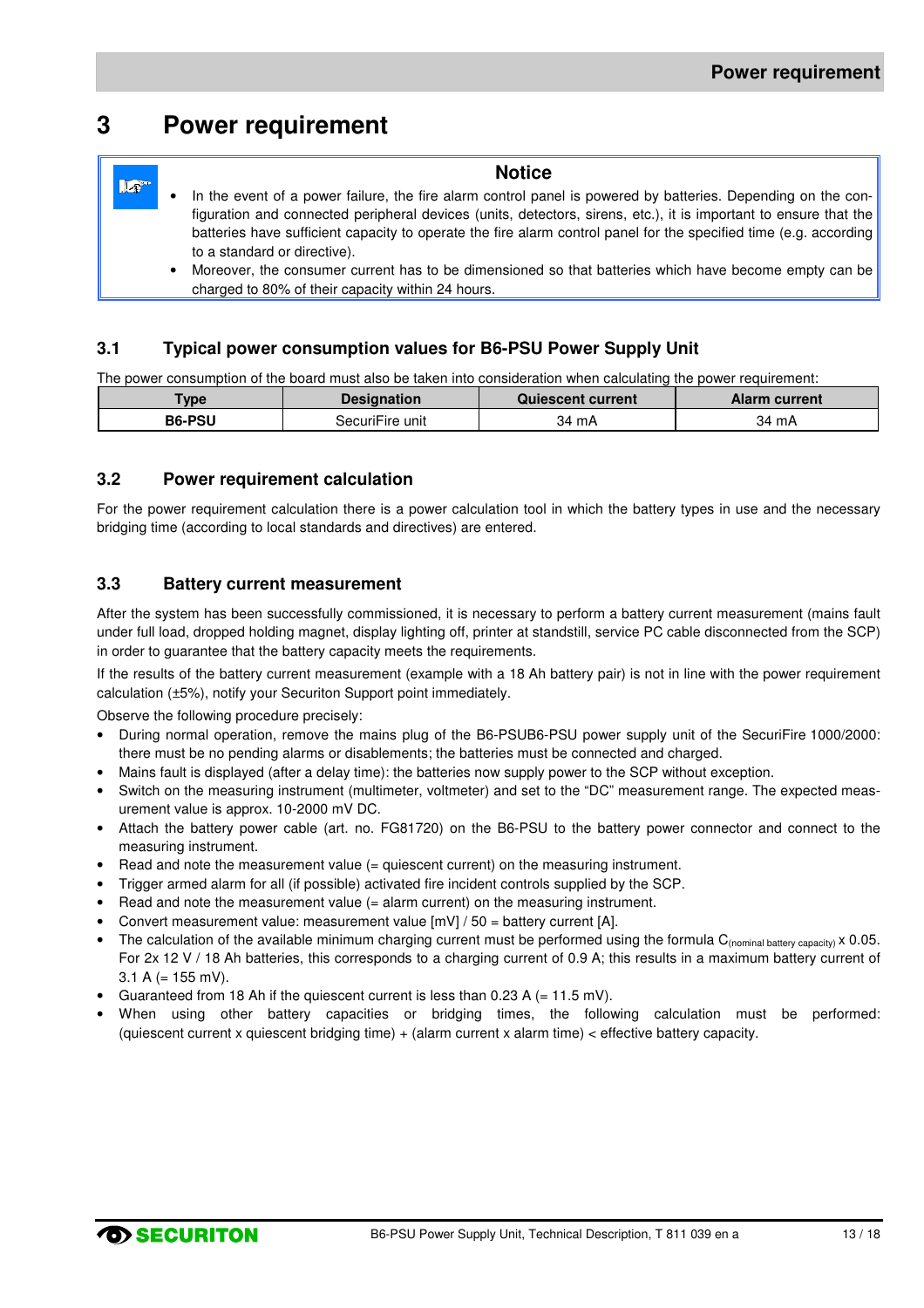

**Fig. 4 Battery current measurement** 

# **4 Displays**

### **4.1 Fault displays**

The document "Module faults", which will provide a complete description of all module faults, is in preparation.

### **4.2 LED displays**

The B6-PSU Power Supply Unit has two LED displays on the front side which indicate the current state of the board.

| Display for    | <b>Status</b> | <b>Meaning</b>                                                          |
|----------------|---------------|-------------------------------------------------------------------------|
| <b>NET OK</b>  | On            | Mains voltage present                                                   |
|                | Off           | No mains voltage present / overtemperature                              |
| $+5$ V (3.3 V) | On            | All system voltages (27 V, 5 V, 3.3 V) are present                      |
|                | Off           | At least one system voltage is lacking / power supply unit switched off |



### **Notice**

The NET OK display lights up as soon as there is mains voltage on the B6-PSU, regardless of whether the power supply unit is switched on or off!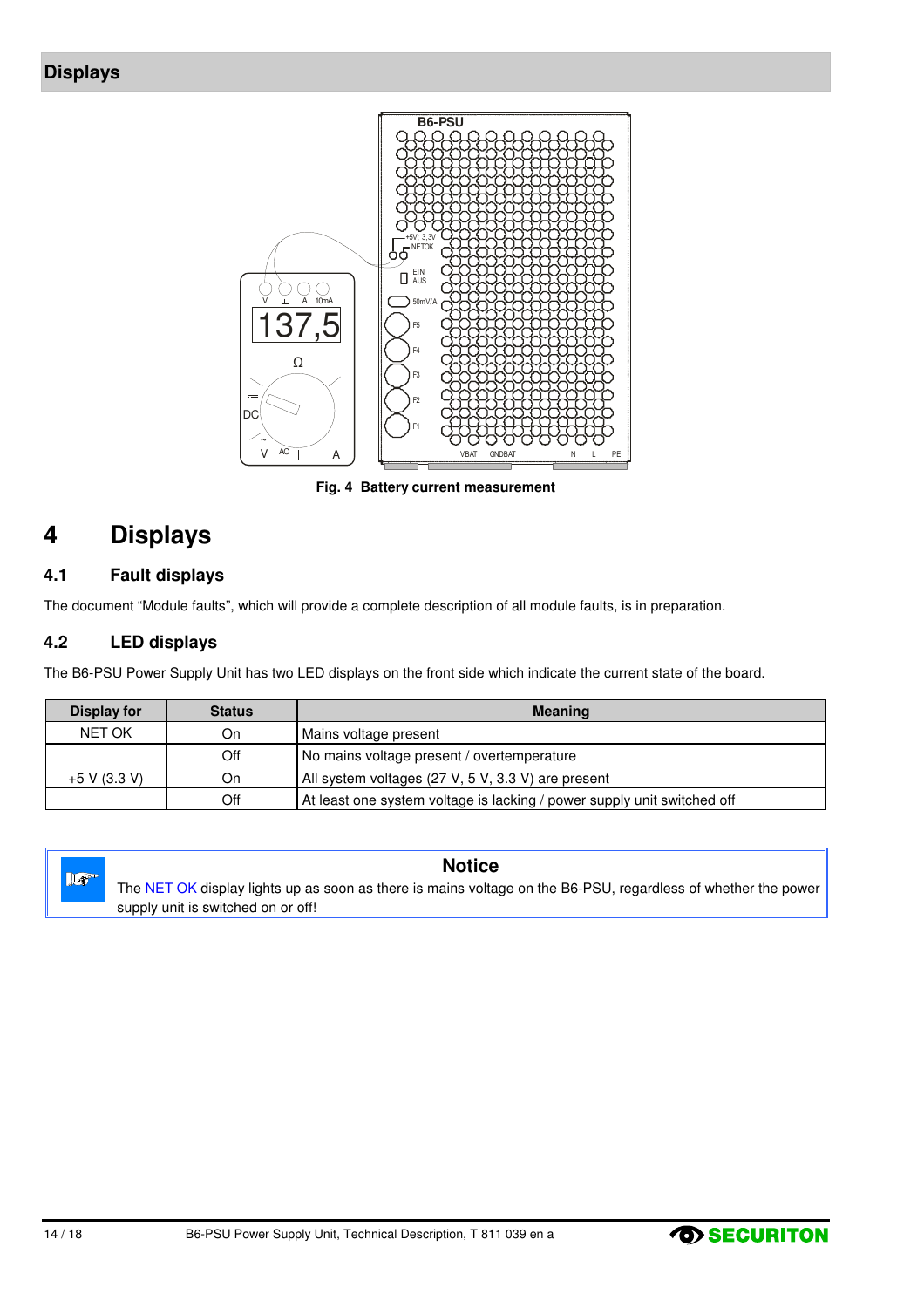# **5 Technical data**

### **5.1 Mains input**

### **Connection via the mains connection plug (X1)**

| Input effective voltage                          | 230 V +15% / -20%                    |
|--------------------------------------------------|--------------------------------------|
| Frequency of the input voltage                   | 47 Hz to 63 Hz                       |
| Typical efficiency                               | $>$ = 80% if max. output power       |
| Max. power consumption                           | 160 W                                |
| Input current                                    | acc. to EN 61000-3-2                 |
| Radio interference                               | acc. to EN 55022, Class B            |
| Fuse protection                                  | Slow-action 4.0 A (F1 on main print) |
| Mains failure bridging time                      | $> 20$ ms                            |
| Switch-on current $(t > 50 \text{ }\mu\text{s})$ | $< 25 \text{ A}$                     |

### **5.2 Direct current voltage inputs/outputs**

### **5.2.1 Battery connection**

### **On the device underside (X13 VBAT, X14 GNDBAT)**

| Charge voltage (dependent on temperature)                                                                                                | $U(0^{\circ}C) = 28.3 V \pm 1\%$<br>U (50 °C) = 26.3 V $\pm$ 1%             |
|------------------------------------------------------------------------------------------------------------------------------------------|-----------------------------------------------------------------------------|
| At $X^{\circ}C$ and $X^{\circ}C$ stored device without load or battery charging current within<br>1 min. after switching on              | $[28.42 - X^*2 / 50]$ V ±0.2%                                               |
| Temperature dependent                                                                                                                    | Linear                                                                      |
| Load current limit                                                                                                                       | 3.19 A $\pm$ 7% for I = 0 A                                                 |
| Residual ripple without batteries                                                                                                        | Effective residual ripple voltage $<$ 100 mV<br>(for full charging current) |
| Minimum voltage for battery test                                                                                                         | 20.2V                                                                       |
| Battery current measurement on X3 (measurement connector on the front of the 50 m V/A ±5%<br>device)                                     |                                                                             |
| Undervoltage disablement                                                                                                                 | 18.3 V ±3%                                                                  |
| Threshold for consumer disablement if mains failure (low charge protection)                                                              | 19.6 V ±3%                                                                  |
| Enablement threshold for consumer voltages when only battery operated                                                                    | Typically 23.5 V                                                            |
| Leakage current when slide switch on On (Ubat $=$ 23 V) and device switched off<br>(low charge protection active, without mains voltage) | $< 0.5$ mA                                                                  |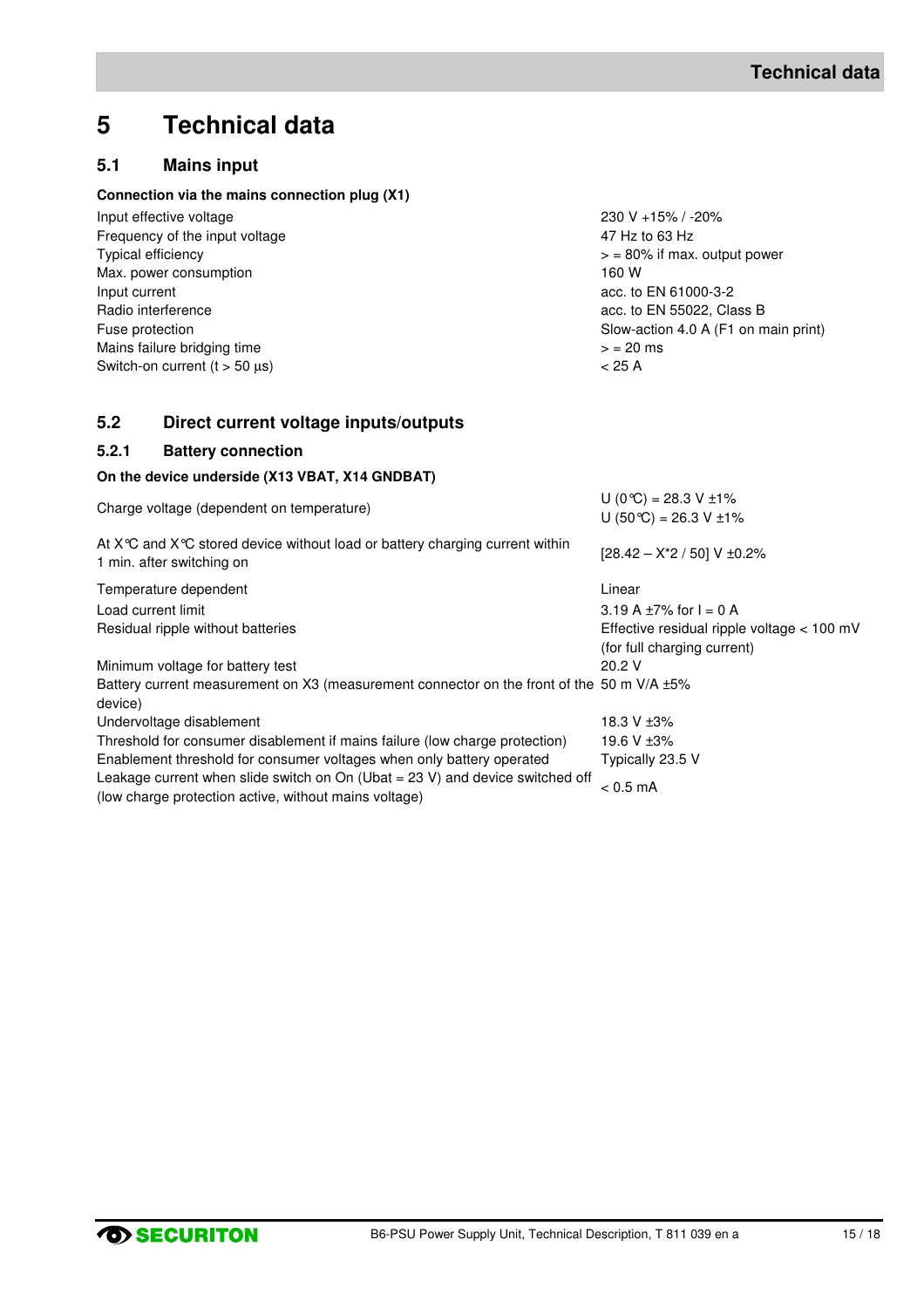### **Technical data**

### **5.2.2 Output voltage for external consumers (X5)**

| Output voltage    | + pole          | - pole           | Protected by glass tube fuse<br>FF 2.5 / 250 V/E |
|-------------------|-----------------|------------------|--------------------------------------------------|
| VEXT <sub>1</sub> | X5 PIN 9        | <b>X5 PIN 10</b> |                                                  |
| VEXT2             | X5 PIN 7        | X5 PIN 8         | F2                                               |
| VEXT <sub>3</sub> | <b>X5 PIN 5</b> | X5 PIN 6         | F3                                               |
| VEXT4             | X5 PIN 3        | X5 PIN 4         | F4                                               |
| VEXT5             | <b>X5 PIN 1</b> | <b>X5 PIN 2</b>  | F <sub>5</sub>                                   |

Idle voltage (when batteries disabled) 29 V ±2% Current limit when batteries not connected (sum of all outputs, when 5 V and 3.3 V circuits not loaded)

Residual ripple without batteries Acc. to VDE 0878, Class B

Typical output resistance static when  $I = 0.75$  A (sum of all outputs with parallel connection of all outputs) when Ta =  $25^{\circ}$ C

4 A  $\pm$ 1% for Uout = 24 V

Idle voltage when batteries full  $U(0^{\circ}\text{C}) = 28.3 \text{ V } \pm 1\%$ U  $(50 °C) = 26.3 V ±1%$ 90 mΩ



### **Notice**

Each of the monitored outputs are individually protected by a screw-in glass tube fuse (2.5 A)!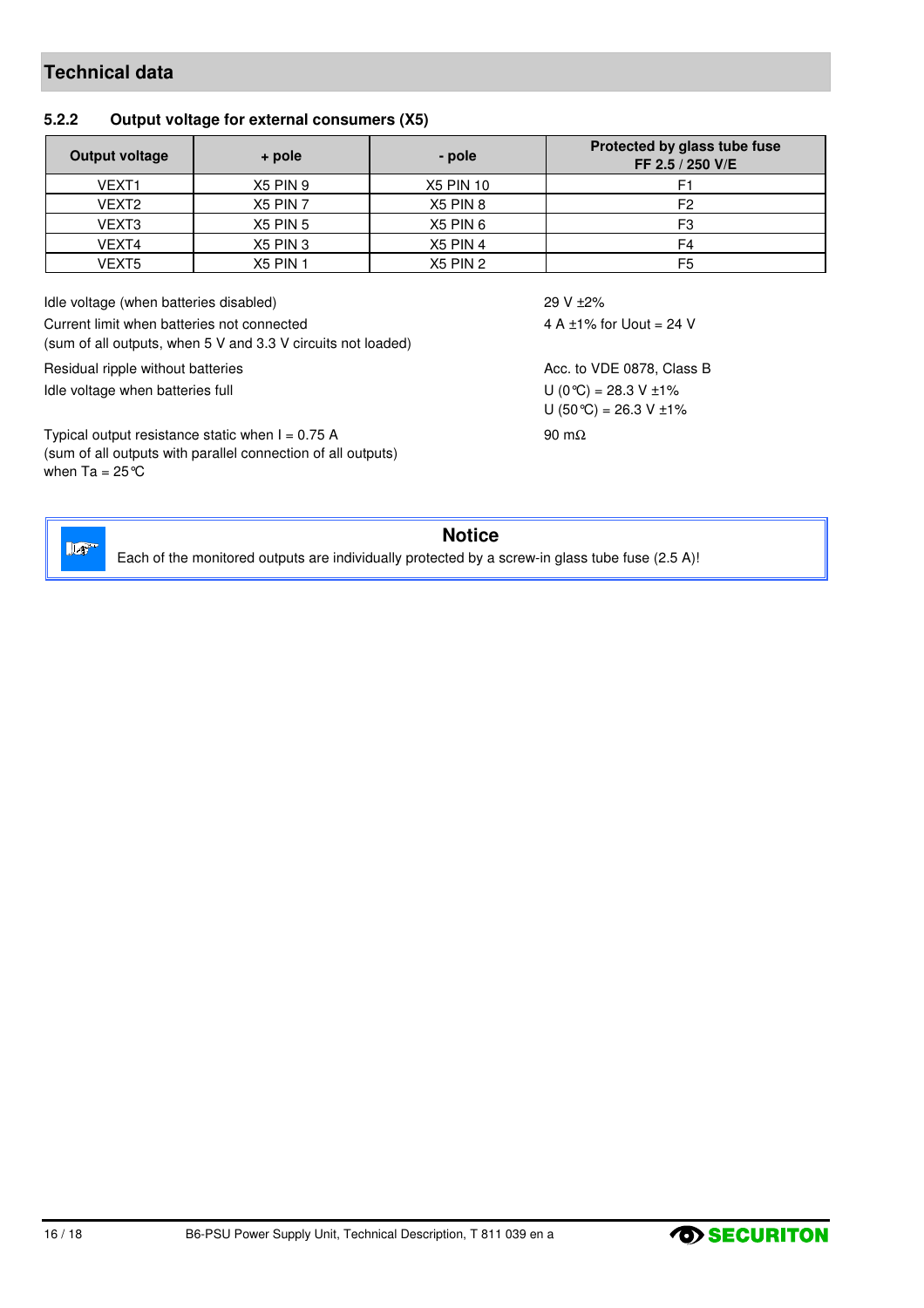### **5.2.3 Output voltage for internal consumers (X4)**

| Internal, peripheral                                                         |                                                               |
|------------------------------------------------------------------------------|---------------------------------------------------------------|
| Fuse protection                                                              | Quick-acting 4 A (F3 on main print)                           |
| Residual ripple                                                              | < 100 mV (measurement bandwidth<br>20 MHz)                    |
| Minimum output voltage for battery test and $I = 2$ A                        | 20.2 V                                                        |
| Idle voltage when batteries full                                             | U (0 °C) = 28.3 V $\pm$ 1%<br>U (50 °C) = 26.3 V ±1%          |
| Typical static output resistance when $Ia = 0.75$ A when Ta = 25 °C          | 150 m $\Omega$                                                |
| Internal, logic                                                              |                                                               |
| Fuse protection                                                              | 1 A (F4 on main print) using polymer fuse                     |
| Residual ripple                                                              | < 100 mV (measurement bandwidth 20 MHz)                       |
| Minimum output voltage for battery test and $I = 2$ A                        | 20.2V                                                         |
| Idle voltage when batteries full                                             | $U (0^{\circ}C) = 28.3 V \pm 1\%$<br>$U (50 °C) = 26.3 V ±1%$ |
| Typical static output resistance when $Ia = 0.5$ A, when Ta = 25 $\degree$ C | 300 m $\Omega$                                                |

**Notice** 

The F4 polymer fuse on the B6-PSU is a self-healing fuse. It resets itself after a short-circuit as soon as electrical current no longer flows through it; it can therefore be used many times.

| Output voltage<br>Output current<br>Output ripple<br>Current limit (latched deactivation when undervoltage is reached) | 5.06 V $\pm 2.7\%$<br>$0 \text{ mA} - 1 \text{ A}$<br>< 50 mV (measurement bandwidth 20 MHz)<br>Typically 2 A $(3.7 V - 4.5 V)$ |
|------------------------------------------------------------------------------------------------------------------------|---------------------------------------------------------------------------------------------------------------------------------|
| Output voltage                                                                                                         | 3.38 V $\pm 2.7\%$                                                                                                              |
| Output current                                                                                                         | $0 \text{ mA} - 3 \text{ A}$                                                                                                    |
| Output ripple                                                                                                          | < 50 mV (measurement bandwidth 20 MHz)                                                                                          |

Current limit (latched deactivation when undervoltage is reached) Typically 3.4 A (2.4 V – 2.9 V)

### **5.3 Ambient conditions**

 $\mathbb{R}^n$ 

Environmental class II acc. to VdS 2110

Cooling Cooling Cooling Cooling Cooling Cooling Cooling Cooling Cooling Cooling Cooling Cooling Cooling Cooling Cooling Cooling Cooling Cooling Cooling Cooling Cooling Cooling Cooling Cooling Cooling Cooling Cooling Coolin Temperature threshold for main converter OFF Typically 95 °C